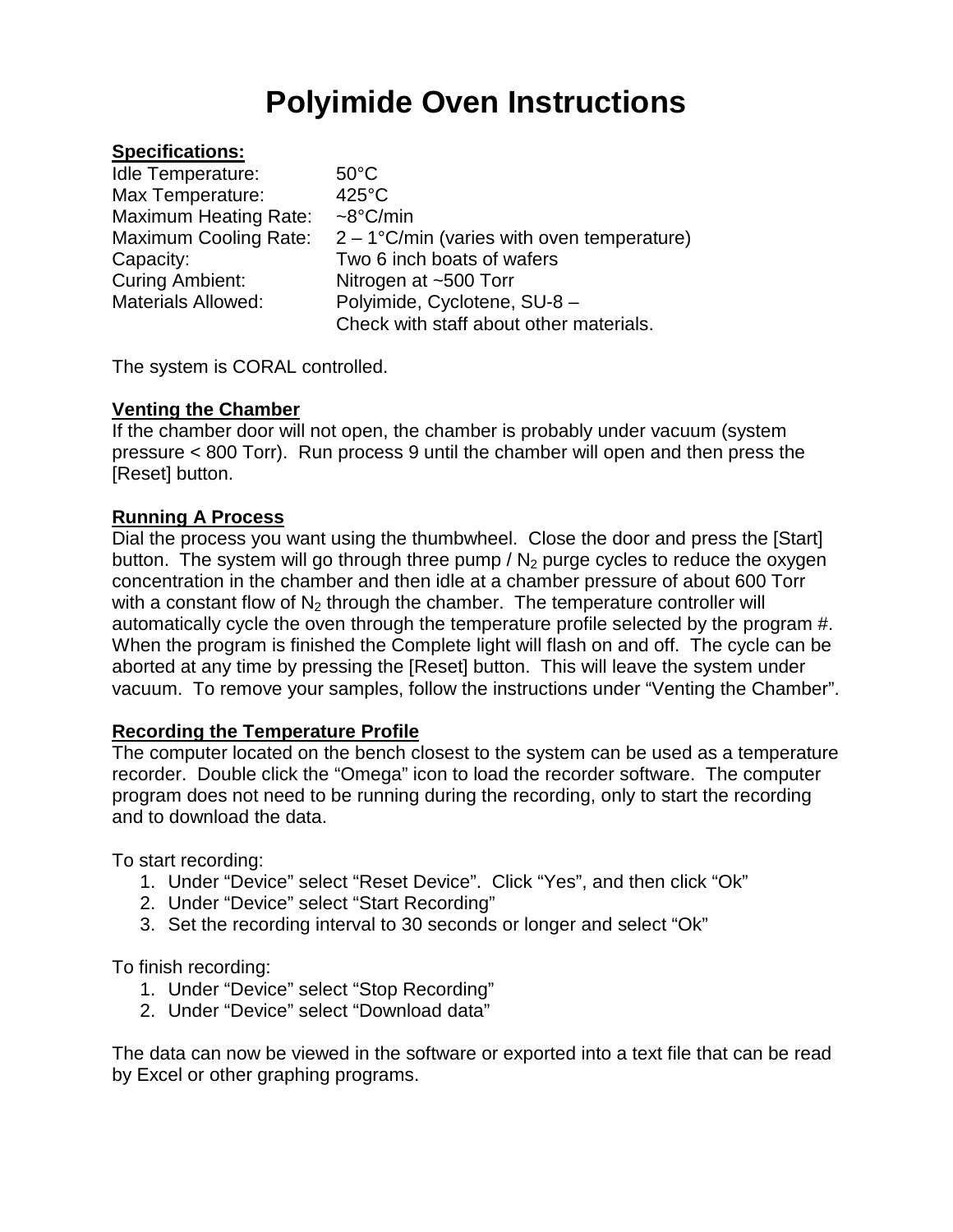# **Temperature Programs**

| Program#       | Program                                  |
|----------------|------------------------------------------|
| $\mathbf 0$    | <b>Chamber Vacuum Test</b>               |
|                | 200°C Cure - 1hour                       |
| $\overline{2}$ | $250^{\circ}$ C Cure - 1hour             |
| 3              | 300°C Cure - 1hour                       |
| 4              | 350°C Cure - 1hour                       |
| 5              | $400^{\circ}$ C Cure - 1hour             |
| 6              | 210°C 40 min soft cure for Cyclotene BCB |
| 7              | 250°C 1 Hr hard cure for Cyclotene BCB   |
| 8              | HD-8820 Polyimide Cure                   |
| 9              | System vent                              |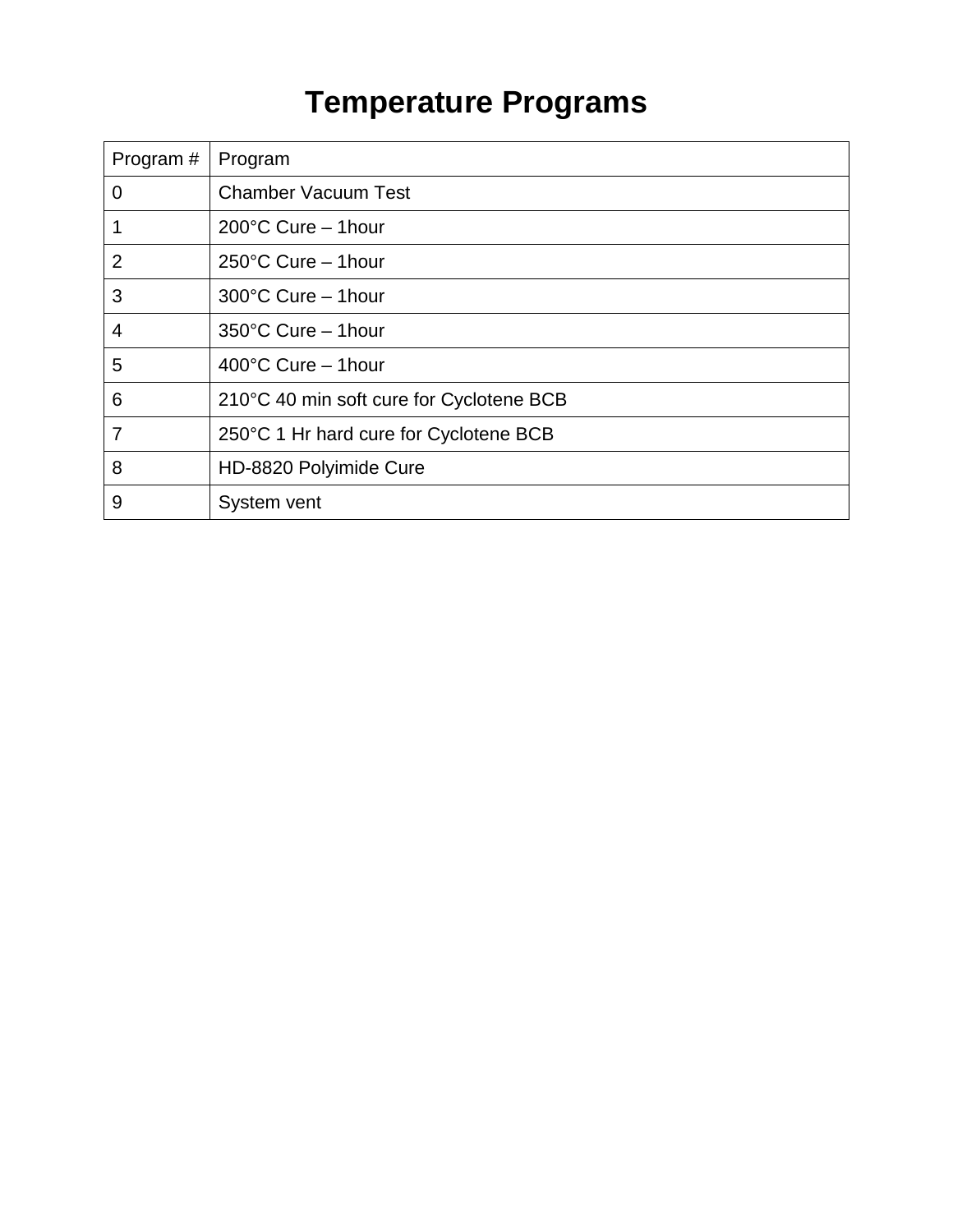

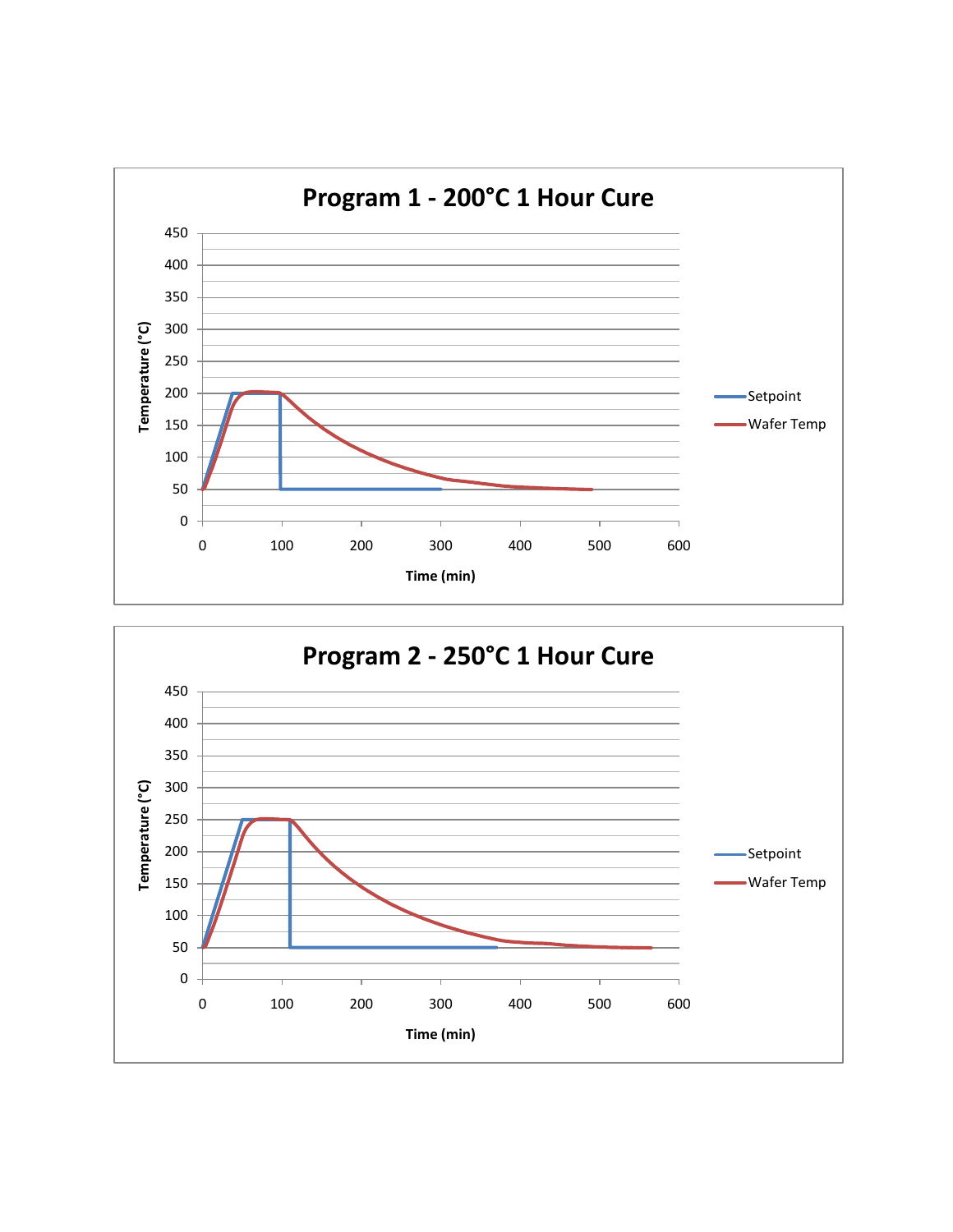

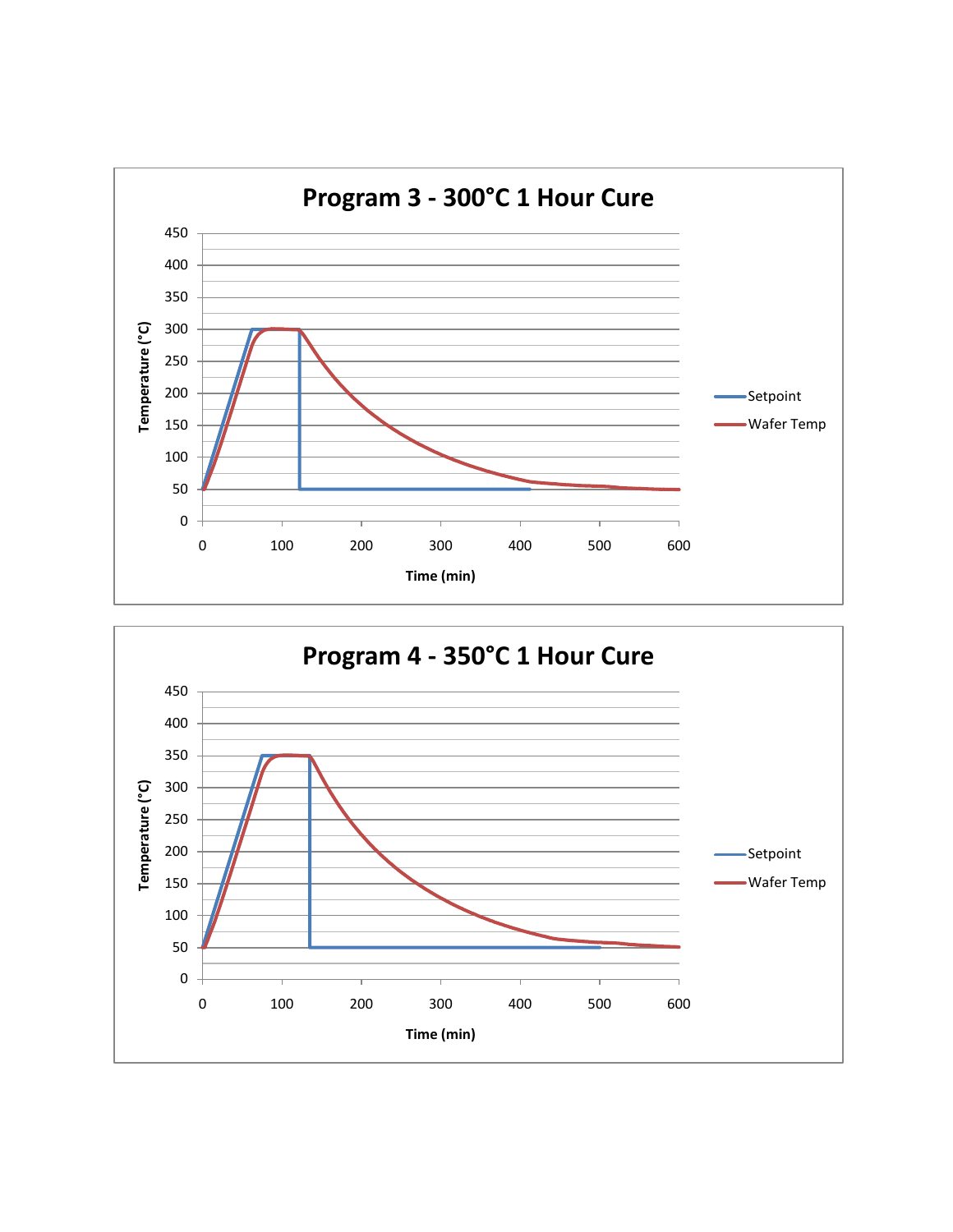